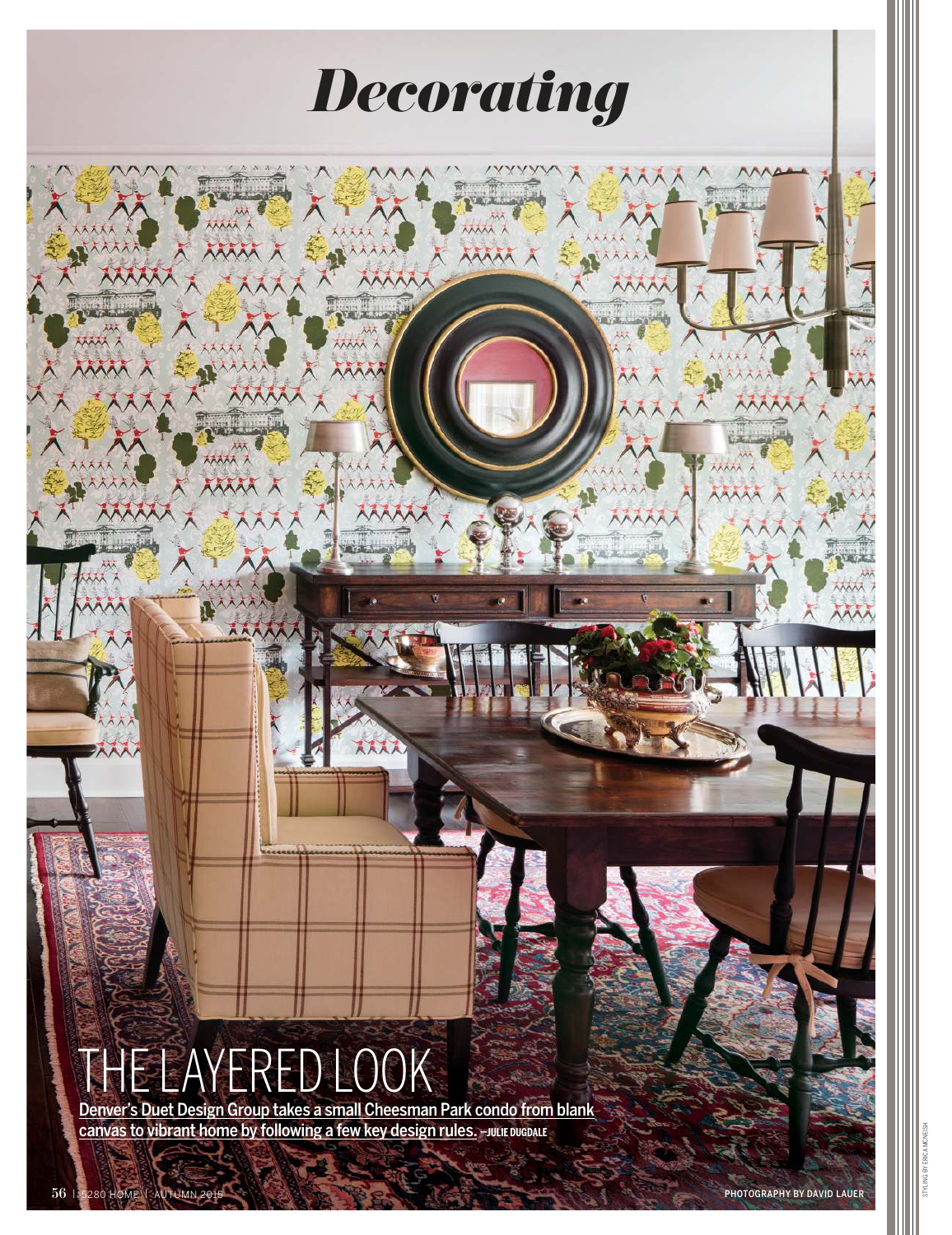

THIS CHEESMAN PARK CONDO WAS THE  $\rightarrow$ perfect choice for homeowner Len Keating: historic building, great neighborhood, two bedrooms, not too big. But the 1,343-square-foot space needed a start-from-scratch decor overhaul—something Keating knew he couldn't tackle alone. Enter Duet Design Group's Devon Tobin and Miranda Cullen, who set out to transform the nondescript condo into an elegant, masculine-meets-preppy space. "We used fabrics to give it a Ralph Lauren, East Coast vibe and added a few heavier, rustic furnishings to balance it out," Tobin says. Here, the designers' top tips for designing big and bold in a small space.

#### **FEAR NOT WALLPAPER**

*Previous page and above:* Wallpaper is the perfect style backdrop because it can serve different purposes in each room. "In the dining room, the wallpaper [Changing Guards by Lizzie Allen] is art," designer Devon Tobin says. "In the great room, it's texture. The silk grasscloth [by John Brooks] contrasts with the walls [Concord Ivory by Benjamin Moore] to bring newness to the space."



#### **GO FOR CUSTOM FURNITURE**

*Left:* Furniture can overwhelm small spaces. Here, homeowner Len Keating wanted a lot of seating for entertaining, but off-the-shelf pieces just wouldn't fit. Solution? Designers Tobin and Miranda Cullen hired a custom furniture–maker to build and upholster smaller-scale pieces. Custom seating includes the head chairs in the dining room (upholstered in Schumacher's Luberon Plaid) and the pair of side chairs in the living room (upholstered in Schumacher's Imperial Trellis II).